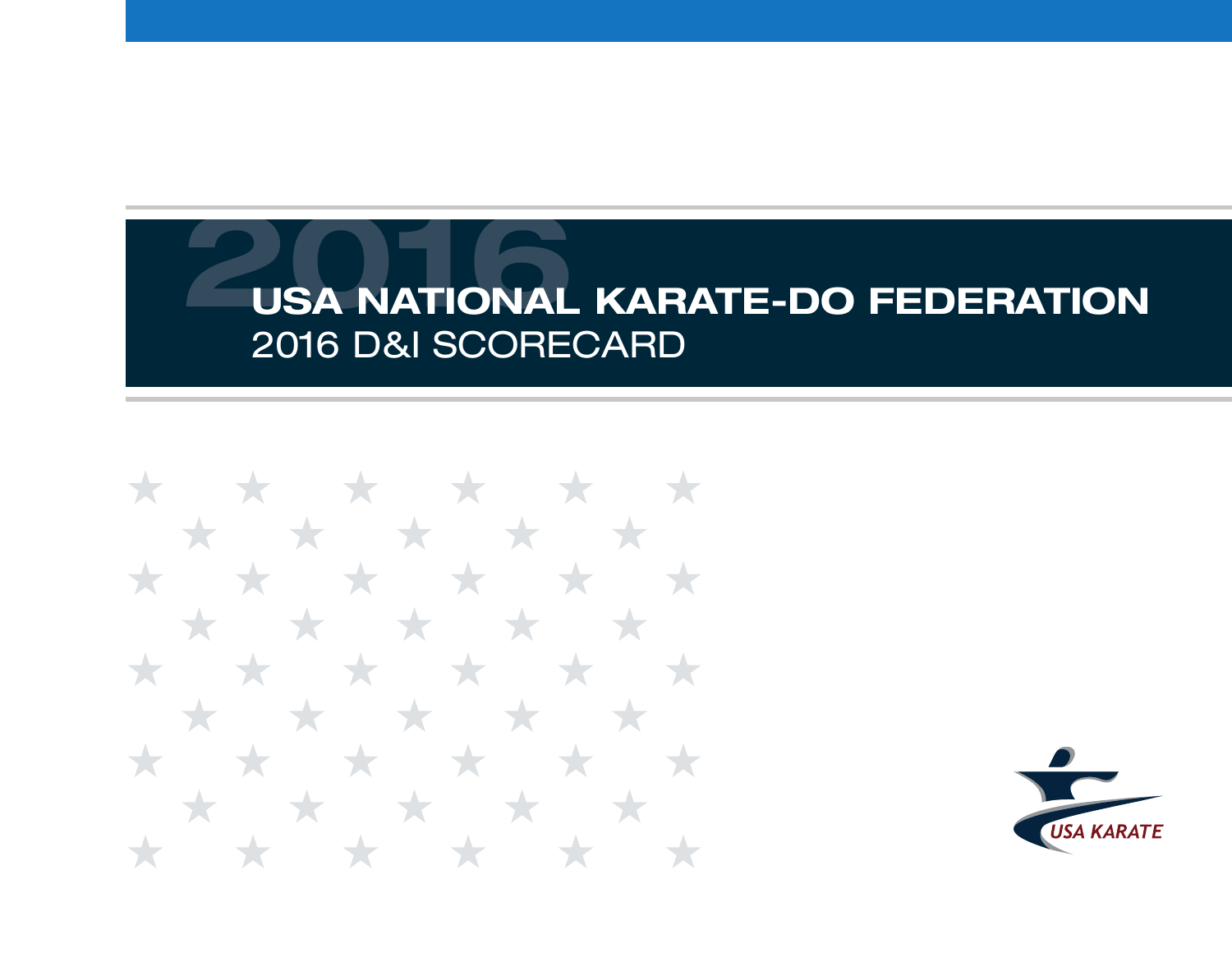

#### How the D&I Scorecard is collected and prepared

In accordance with the Ted Stevens Act, the USOC's Diversity and Inclusion department annually collects diversity data from the USOC, NGBs and HPMOs. The data is due April 1 and is based on each organization's demographic data as of Dec. 31 from the previous year.

Once the data is collected, the USOC works with a consultant to compile more than 4,000 data points into unique scorecards for each NGB, HPMO, and one for the USOC.

#### How to interpret the colors and numbers in the D&I **Scorecard**

Scores and colors are given as a percent of the benchmark. For simplicity, the scorecard uses green, yellow and red. Green indicates 85 percent or greater; yellow for 69-84 percent; and red signifies 68 percent or lower. Note that red is indicative of an opportunity to grow the sport and should be viewed as a positive prospect for creating strategy.

The color scheme allows for a quick indication of where an opportunity might exist, but it should also be put into context. In some cases, the numbers are quite small, so a change of one or two people can be very significant. Therefore red, although noteworthy, does not necessarily indicate failure.

#### How Benchmarks in the USOC D&I Scorecard are derived

The benchmark is derived from a combination of the U.S. Census, NCAA, and the specific NGB or HPMO's data. The benchmarks are tailored to each NGB and HPMO to adjust for their staff size, financial resources and uniqueness of their sport. For example, USA Volleyball's benchmark for membership data is based on 50 percent U.S. Census data and 50 percent NCAA data. For other sports like Team Handball, NCAA data is not applicable.

The D&I Scorecard measures the diversity of the USOC, NGB and HPMO's board of directors, standing committees, staff, membership, national team coaches and athletes, and developmental team coaches and athletes. The scorecard also measures the participation of women, people of color (African American/Black, Asian, Hispanic, Native American, Pacific Islander and two or more races), persons with disabilities and veterans.

The benchmarks are designed to provide an assessment and comparison of the NGBs and/or HPMOs while considering the uniqueness of each organization. For example, the benchmark for the percent of female coaches on the team is based on the percent of women on the team. Simply, the coaching staff should reflect the diversity of the team. This factor is important because some sports, like boxing, have not had female participation as long as other sports, like swimming, for instance. Therefore, fewer female coaches in boxing would be expected (at this point in time).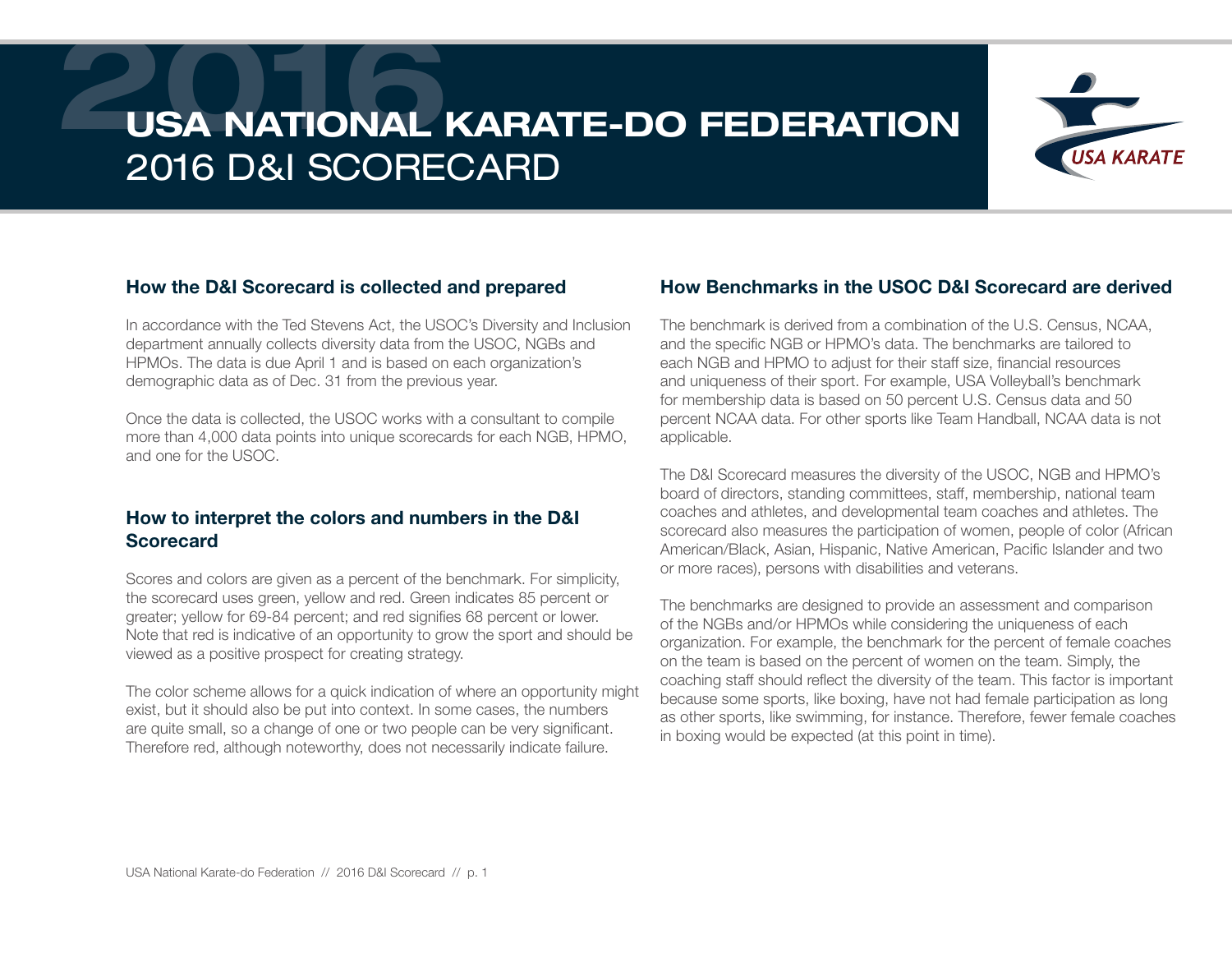

### PEOPLE OF COLOR

|                                             | # Total Employees/<br><b>Members</b> | % People of Color | <b>Benchmark</b> | % Benchmark<br><b>Achieved</b> | # Of Hires To<br><b>Benchmark</b> |
|---------------------------------------------|--------------------------------------|-------------------|------------------|--------------------------------|-----------------------------------|
| <b>Board of Directors</b>                   | 9                                    | 22.22             | 26.20            | 84.81                          | $\circ$                           |
| <b>Executive Committee</b>                  | $\circ$                              | N/A               | 0.00             | N/A                            | $\circ$                           |
| <b>Standing Committees</b>                  | 48                                   | 33.33             | 51.31            | 64.96                          | $\emph{9}$                        |
| Professional Staff                          | 3                                    | 0.00              | 25.21            | 0.00                           |                                   |
| NGB Membership                              | 2,284                                | 49.56             | 22.05            | 224.76                         | $\circ$                           |
| National Teams (Athletes)                   | 24                                   | 58.33             | 49.56            | 117.70                         | $\circlearrowright$               |
| National Teams (Coaches & Non-Athletes)     | 11                                   | 36.36             | 49.26            | 73.81                          |                                   |
| Developmental National Teams (Athletes)     | 172                                  | 47.09             | 49.56            | 95.02                          | $\overline{4}$                    |
| Developmental National Teams (Non-Athletes) | 12                                   | 33.33             | 49.26            | 67.66                          | $\overline{2}$                    |
| Part-Time Employees/Interns                 | $\mathbf{2}$                         | 0.00              | 49.56            | 0.00                           |                                   |
| Total                                       | 2,565                                | 48.83             |                  |                                |                                   |
| Average                                     |                                      | 31.14             |                  | 80.97                          |                                   |

**Benchmark Legend** 85% to 100+ 69 to 84%  $\blacksquare$  <68%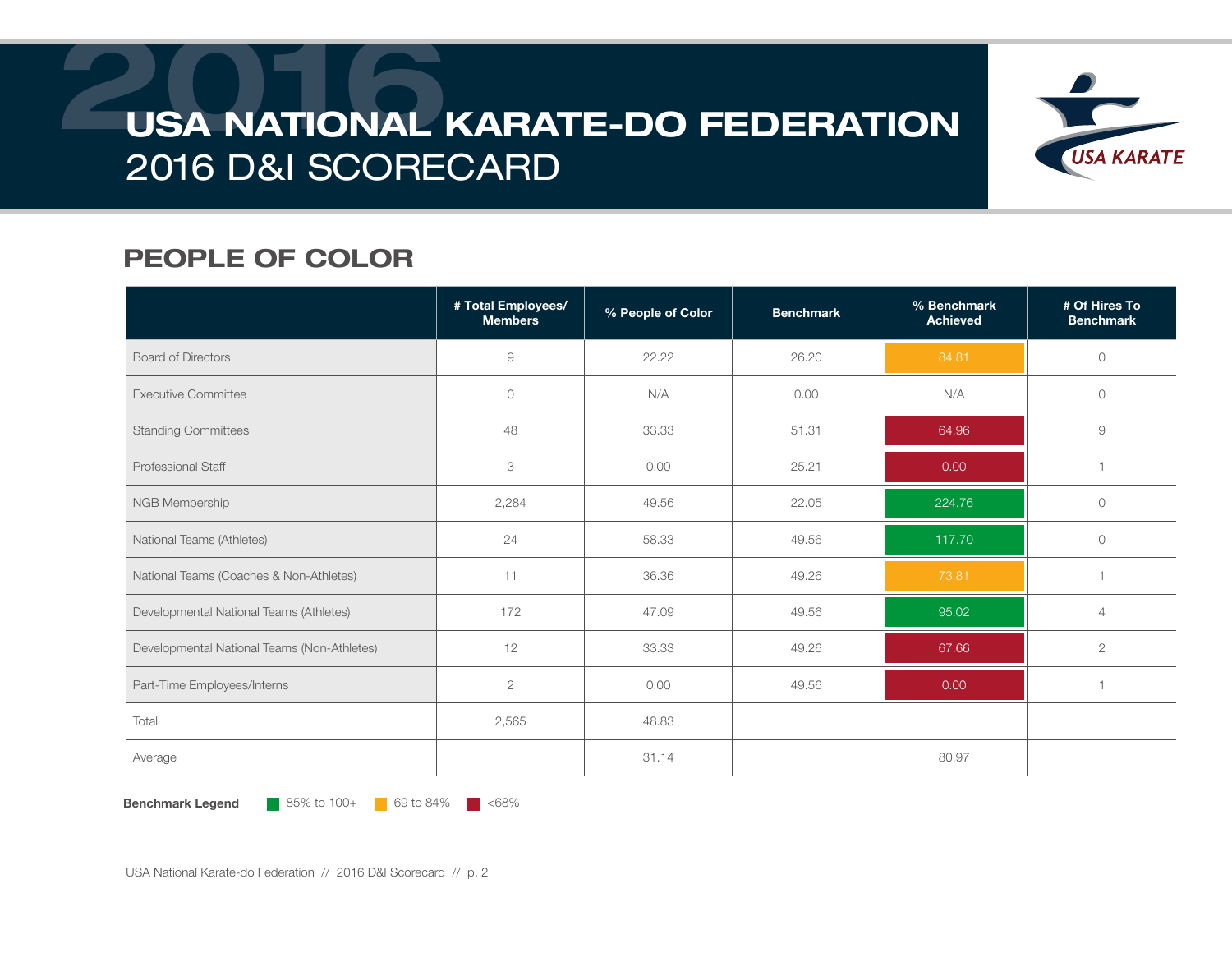

#### WOMEN

|                                             | # Total Employees/<br><b>Members</b> | % Women | <b>Benchmark</b> | % Benchmark<br><b>Achieved</b> | # Of Hires To<br><b>Benchmark</b> |
|---------------------------------------------|--------------------------------------|---------|------------------|--------------------------------|-----------------------------------|
| <b>Board of Directors</b>                   | $\emph{9}$                           | 11.11   | 37.62            | 29.53                          | $\overline{2}$                    |
| <b>Executive Committee</b>                  | $\circ$                              | N/A     | 0.00             | N/A                            | $\circ$                           |
| <b>Standing Committees</b>                  | 48                                   | 22.91   | 38.96            | 58.80                          | 8                                 |
| <b>Professional Staff</b>                   | 3                                    | 33.33   | 64.67            | 51.54                          |                                   |
| NGB Membership                              | 2,284                                | 36.20   | 34.79            | 104.05                         | $\circ$                           |
| National Teams (Athletes)                   | 24                                   | 50.00   | 36.20            | 138.12                         | $\circ$                           |
| National Teams (Coaches & Non-Athletes)     | 11                                   | 27.27   | 46.19            | 59.04                          | $\sqrt{2}$                        |
| Developmental National Teams (Athletes)     | 172                                  | 42.44   | 36.20            | 117.24                         | $\circ$                           |
| Developmental National Teams (Non-Athletes) | 12                                   | 33.33   | 46.19            | 72.16                          | $\overline{2}$                    |
| Part-Time Employees/Interns                 | $\sqrt{2}$                           | 100.00  | 36.20            | 276.24                         | $\circ$                           |
| Total                                       | 2,565                                | 36.40   |                  |                                |                                   |
| Average                                     |                                      | 39.62   |                  | 100.75                         |                                   |

**Benchmark Legend** 85% to 100+ 69 to 84%  $\blacksquare$  <68%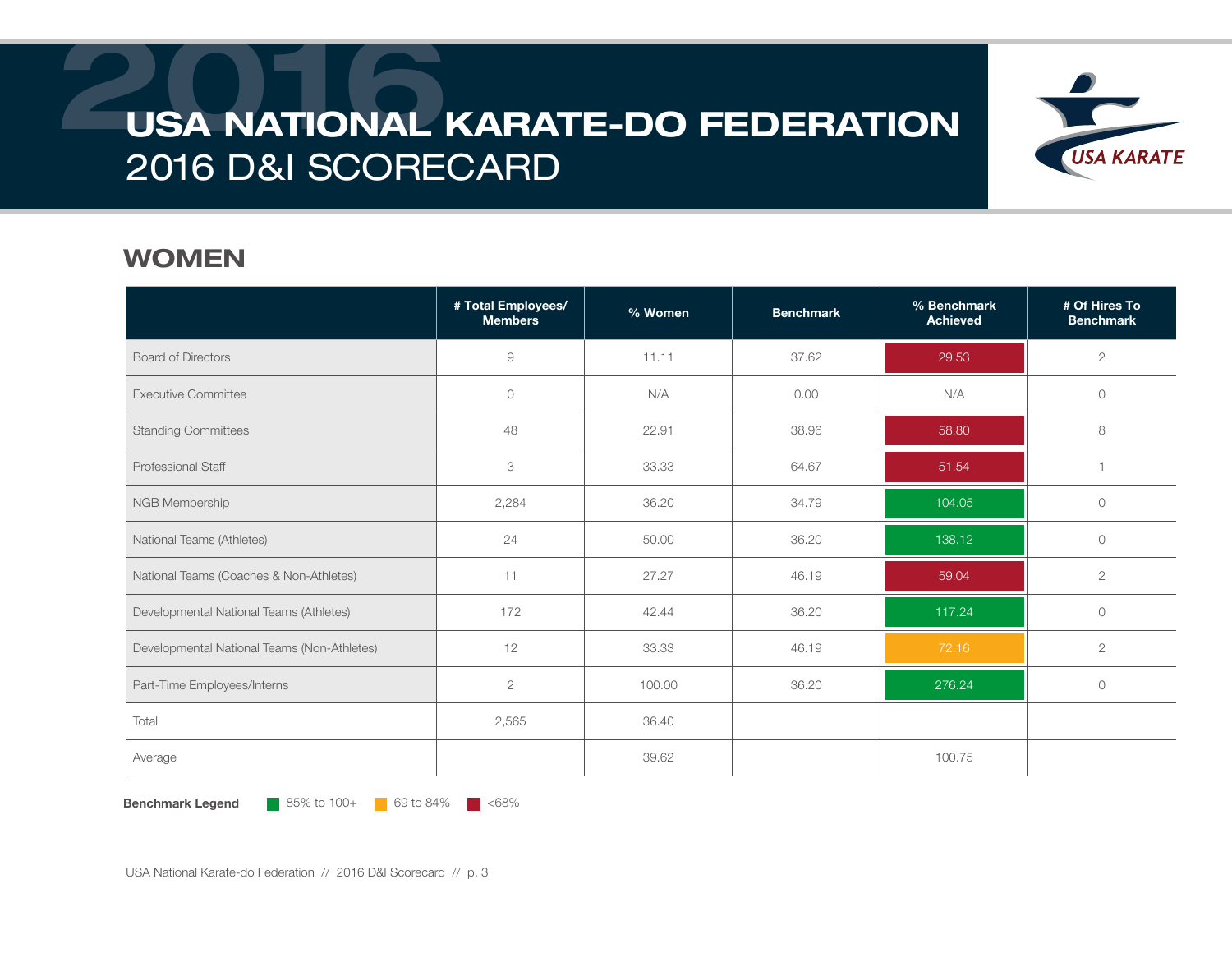

### PERSONS WITH DISABILITIES

|                                             | # Total Employees/<br><b>Members</b> | % Persons With<br><b>Disabilities</b> | <b>Benchmark</b> | % Benchmark<br><b>Achieved</b> | # Of Hires To<br><b>Benchmark</b> |
|---------------------------------------------|--------------------------------------|---------------------------------------|------------------|--------------------------------|-----------------------------------|
| <b>Board of Directors</b>                   | 9                                    | 0.00                                  | 7.00             | 0.00                           |                                   |
| <b>Executive Committee</b>                  | $\circ$                              | N/A                                   | 7.00             | N/A                            | $\circ$                           |
| <b>Standing Committees</b>                  | 48                                   | 0.00                                  | 7.00             | 0.00                           | $\ensuremath{\mathsf{3}}$         |
| <b>Professional Staff</b>                   | 3                                    | 0.00                                  | 7.00             | 0.00                           | $\bigcirc$                        |
| NGB Membership                              | 2,284                                | 1.92                                  | 7.00             | 27.43                          | 116                               |
| National Teams (Athletes)                   | 24                                   | 16.66                                 | 7.00             | 238.00                         | $\circ$                           |
| National Teams (Coaches & Non-Athletes)     | 11                                   | 0.00                                  | 7.00             | 0.00                           |                                   |
| Developmental National Teams (Athletes)     | 172                                  | 0.00                                  | 7.00             | 0.00                           | 12                                |
| Developmental National Teams (Non-Athletes) | 12                                   | 0.00                                  | 7.00             | 0.00                           |                                   |
| Part-Time Employees/Interns                 | $\mathbf{2}$                         | 0.00                                  | 7.00             | 0.00                           | $\circ$                           |
| Total                                       | 2,565                                | 1.87                                  |                  |                                |                                   |
| Average                                     |                                      | 2.06                                  |                  | 29.49                          |                                   |

**Benchmark Legend** 85% to 100+ 69 to 84%  $\blacksquare$  <68%